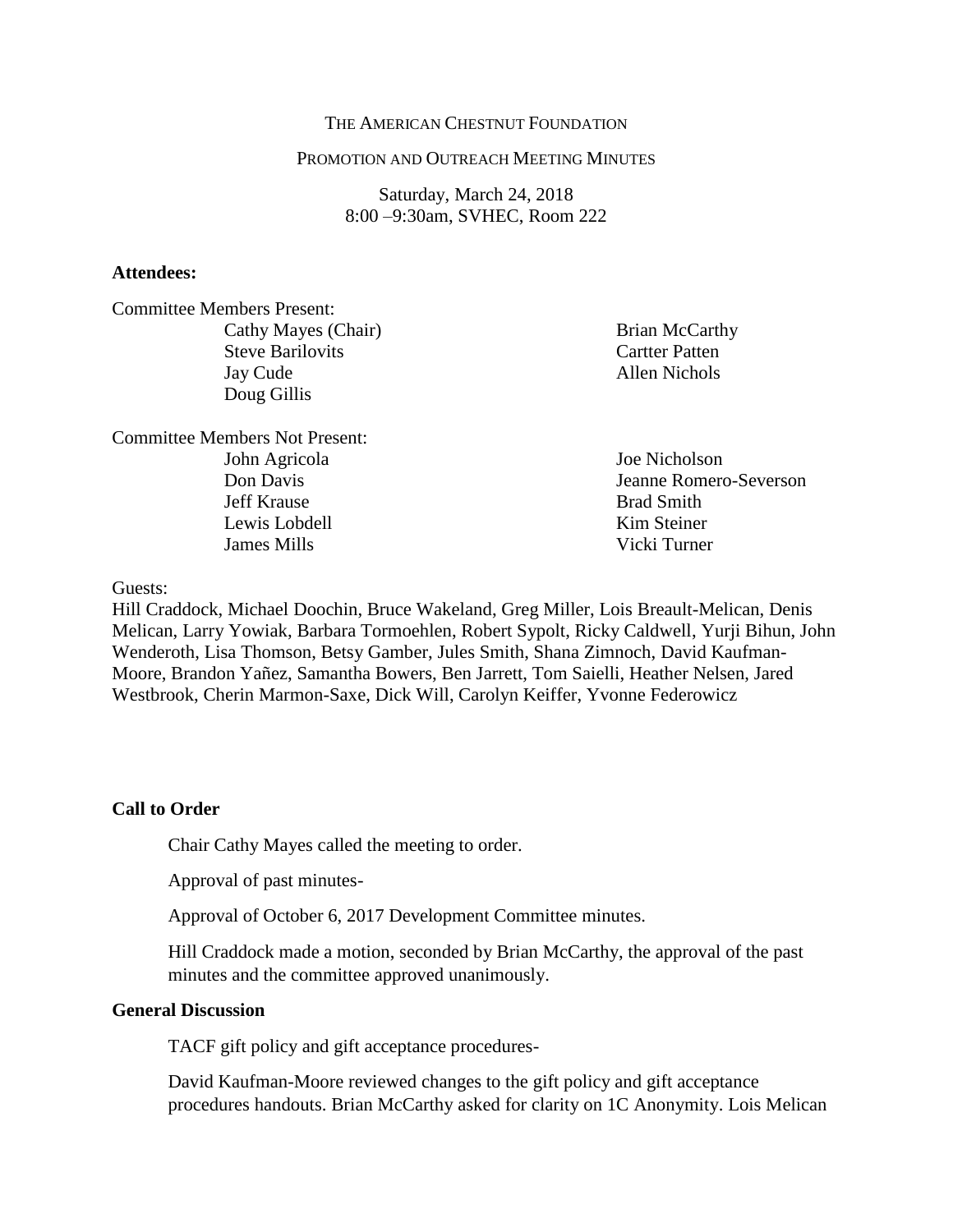asked if an orchard needs full board approval at the national level. Since her chapter is separate from TACF, it does not need to be approved at the national level.

Hill Craddock motioned, Lois Melican seconded, the approval of the gift policy and the committee approved unanimously.

Steve Barilovits said we do not know when people give us stock or who the stock is from since the brokers will not share that information. Heather Nelsen clarified that we have a form to help circumnavigate this issue. Dick Will said confidentiality rules are strict. David suggested the development committee research charitable gift annuity (CGA) companies to manage any CGAs if we decide to issue them. Michael Doochin suggested a modification to the language of life insurance to from "will terminate" to "may terminate".

Dick Will motioned, Hill Craddock seconded, the approval of the gift acceptance procedures including the above changes and the committee approved unanimously.

Implementation plan action items-

David Kaufman-Moore reviewed the Implementation Plan handout. Cathy Mayes said donor databases for chapters would be beneficial. Cathy Mayes asked if we have an Instagram account and Jules Smith commented it is being researched. Barbara Tormoehlen asked for implementation plan items of high importance be highlighted for the committee to focus on.

# **Reports**

# Staff Report-

Cathy Mayes commended David Kaufman-Moore on his data analysis skillset. David reviewed his new role at TACF and what his responsibilities will encompass. He analyzed TACF's donor base to map out where donors are located, where they are concentrated, and other demographics, e.g. donors are  $\sim$  72% male. He is ensuring data integrity with items such as bequests. Hill Craddock asked about donor mapping and if David had that with him. David will follow-up with that data.

Comprehensive Donor Revenue Analysis-

David Kaufman-Moore reviewed the handout and pointed out that donor retention is high even though average gift level is low compared nationally. Cathy Mayes asked if we can establish any bench marks to compare us to the industry at large. Hill Craddock asked if we should increase the membership rate. Judy Antaramian clarified that we have varying gift levels and people more times than not choose the higher levels.

Samantha Bowers reviewed the grant revenue projection handout listing \$253,559 actual FY18 grant income to date, FY18 pending foundation asks at \$1.3 million and \$1.1 million lined up for FY19 thus far.

New Legacy Tree Orchard project-